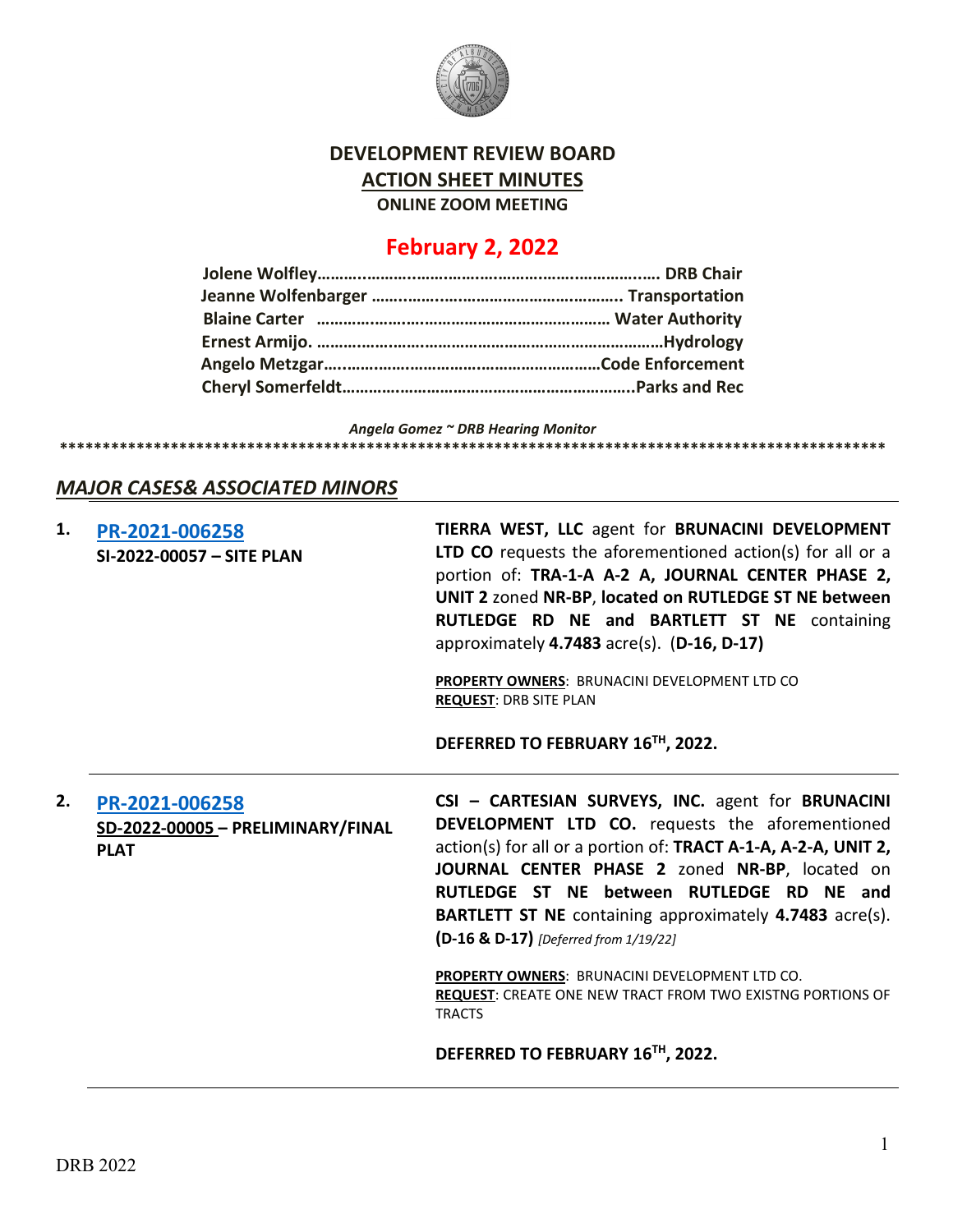|    | 3. | PR-2021-005222 IDO 2019<br>SI-2021-01237 - EPC SITE PLAN<br><b>SIGN-OFF</b> | <b>TIERRA WEST, LLC agent for WESTERN HILLS INVESTMENTS</b><br>LLC requests the aforementioned action(s) for all or a<br>portion of: TRACT C-4-A PLAT OF TRACTS C3A, C3B, C3C,<br>C4A, SEVEN BAR RANCH zoned NR-BP, located at 3615<br>HWY 528 between CALLE CUERVO NW and HWY<br>528 containing approximately 1.99 acre(s). (A-14) [Deferred]<br>from8/18/21, 9/15/21, 9/22/21, 10/20/21, 11/10/21, 12/1/21, 1/5/22,<br>1/12/22, 1/19/22, 1/26/22]<br>PROPERTY OWNERS: WESTERN HILLS INVESTMENTS LLC<br>REQUEST: FINAL SIGN OFF OF EPC SITE PLAN<br>IN THE MATTER OF THE AFOREMENTIONED APPLICATION,<br>BEING IN COMPLIANCE WITH ALL APPLICABLE REQUIREMENTS<br>OF THE DPM AND THE IDO, AND WITH THE SIGNING OF THE<br><b>INFRASTRUCTURE LIST ON FEBRUARY 2, 2022, THE DRB HAS</b><br>APPROVED THE EPC SITE PLAN SIGN-OFF WITH THE FOLLOWING<br>FINDINGS: THE PUBLIC WATERLINE REQUIRES A PUBLIC WATER-<br>LINE EASEMENT PRIOR TO INFRASTRUCTURE ACCEPTANCE AS<br>INDICATED BY THE WATER AUTHORITY, AND A SIDEWALK |
|----|----|-----------------------------------------------------------------------------|---------------------------------------------------------------------------------------------------------------------------------------------------------------------------------------------------------------------------------------------------------------------------------------------------------------------------------------------------------------------------------------------------------------------------------------------------------------------------------------------------------------------------------------------------------------------------------------------------------------------------------------------------------------------------------------------------------------------------------------------------------------------------------------------------------------------------------------------------------------------------------------------------------------------------------------------------------------------------------------------------------------------|
|    |    | PR-2020-003688<br>SD-2021-00196 - PRELIMINARY PLAT                          | ISAACSON & ARFMAN INC. - FRED ARFMAN/IAN<br>ANDERSON agent for GREATER ALBUQUERQUE HABITAT<br>FOR HUMANITY - DOUG CHAMPLIN/BILL REILLY requests<br>the aforementioned action(s) for all or a portion of: LOTS<br>42 THRU 55, DAVID-PEREA-COURSON SUBDIVISION zoned<br>R-1B, located at 62 <sup>nd</sup> ST NW between CLOUDCROFT RD<br>NW and COORS BLVD NW containing approximately 2.13<br>$\text{acre}(s)$ . (J-11) [Deferred from 11/3/21, 11/17/21, 12/1/21, 12/15/21,<br>1/12/22                                                                                                                                                                                                                                                                                                                                                                                                                                                                                                                              |
| 4. |    |                                                                             | <b>PROPERTY OWNERS: GREATER ALBUQUERQUE HABITAT FOR</b><br>HUMANITY, LONNIE YANES<br>REQUEST: NEW SINGLE-FAMILY RESIDENTIAL DEVELOPMENT. PLAT<br>WILL REVISE CURRENT LOT LINES, DEDICATE NEW PUBLIC RIGHT OF<br>WAY AND NEW EASEMENTS ASSOCIATED WITH THE DEVELOPMENT.                                                                                                                                                                                                                                                                                                                                                                                                                                                                                                                                                                                                                                                                                                                                              |
|    |    |                                                                             | DEFERRED TO MARCH 2 <sup>ND</sup> , 2022.                                                                                                                                                                                                                                                                                                                                                                                                                                                                                                                                                                                                                                                                                                                                                                                                                                                                                                                                                                           |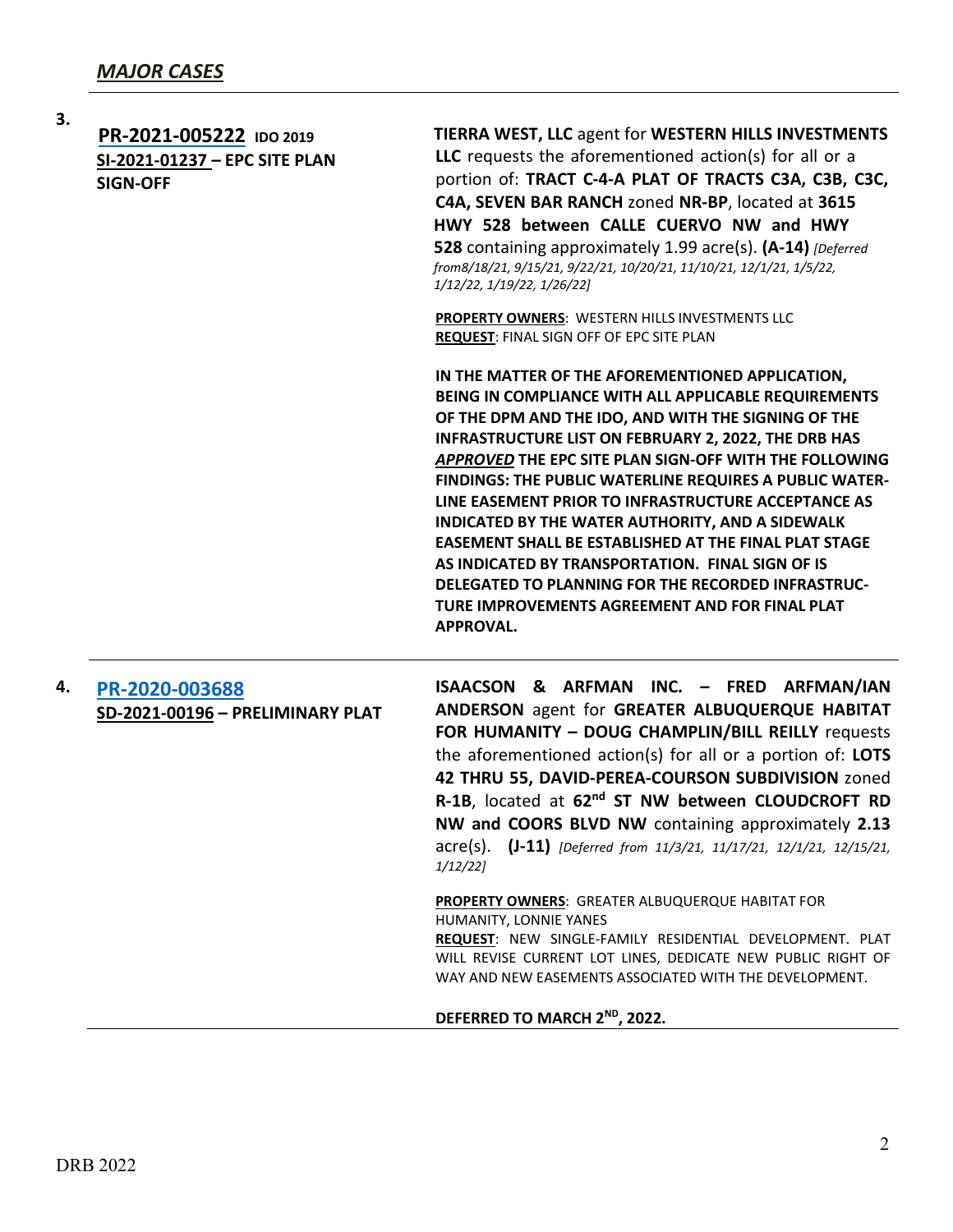# **5. [PR-2021-005628](http://data.cabq.gov/government/planning/DRB/PR-2021-005628/DRB%20Submittals/) IDO <sup>2020</sup> SD-2021-00214 – PRELIMINARY PLAT**

**BOHANNAN HUSTON INC.** agent for **MDS INVESTMENTS, LLC** requests the aforementioned action(s) for all or a portion of: **TRACT A-1-A-1-A, MESA DEL SOL INNOVATION PARK** zoned **PC**, located on **UNIVERSITY BLVD SE between STRYKER RD and UNIVERSITY BLVD** containing approximately **1598.6338** acre(s). **(R-14, S-14- 17, T-15-17)** *[Deferred from 11/17/21, 12/8/21, 12/15/21, 1/5/22, 1/12/22]*

**PROPERTY OWNERS**: MDS INVESTMENTS, LLC

**REQUEST**: PRELIMINARY PLAT AND BULK LAND PLAT FOR FUTURE TRACT N AND THE RE-PLAT OF TRACT A-1-A1-A TO DEDICATE RIGHT OF WAY FOR MESA DEL SOL TOWN CENTER.

**DEFERRED TO FEBRUARY 9TH, 2022.**

#### **6.**

**[PR-2021-005573](http://data.cabq.gov/government/planning/DRB/PR-2021-005573/DRB%20Submittals/) IDO 2020 SD-2021-00171 – PRELIMINARY PLAT SD-2021-00172 – VACATION OF PUBLIC EASEMENT-22' Public Pedestrian Access SD-2021-00174 – VACATION OF PUBLIC EASEMENT-10' PUE SD-2021-00175 – VACATION OF PUBLIC EASEMENT-30' Public Waterline SD-2021-00176 - VACATION OF PUBLICEASEMENT-40' PNM SD-2021-00177 - VACATION OF PUBLICEASEMENT-Pedestrian Access and Drainage SD-2021-00178 - VACATION OF PRIVATE EASEMENT-Private Drainage SD-2021-00179 - VACATION OF PUBLICEASEMENT-Public Waterline studio SD-2021-00180 - VACATION OF PRIVATE EASEMENT-Private access-ABCWUA**

**SD-2021-00181** - **VACATION OF PRIVATE - EASEMENT- Private access-ABCWUA**

**BOHANNAN HUSTON INC.** agent for **NETFLIX STUDIOS, LLC, KENNETH FALCON** requests the aforementioned action(s) for all or a portion of: **TRACTS 22-A,22-B,22-C, 26, N, O, Q-1, Q-2, Q-3, OS-7, R, 17, A-1-A-6, MESA DEL SOL INNOVATION PARK I & II** zoned **PC**, located on **5650 UNIVERSITY BLVD SE** containing approximately **162.78** acre(s). **(R-16)** *[Deferred from 9/29/21, 10/20/21, 11/3/21, 11/17/21, 12/1/21, 1/5/22, 1/26/22]*

**PROPERTY OWNERS**: CITY OF ALBUQUERQUE, MDS INVESTMENTS **REQUEST**: PRELIMINARY PLAT, VACATIONS OF PRIVATE EASEMENT, VACATIONS OF PUBLIC EASEMENT

**DEFERRED TO FEBRUARY 9TH, 2022.**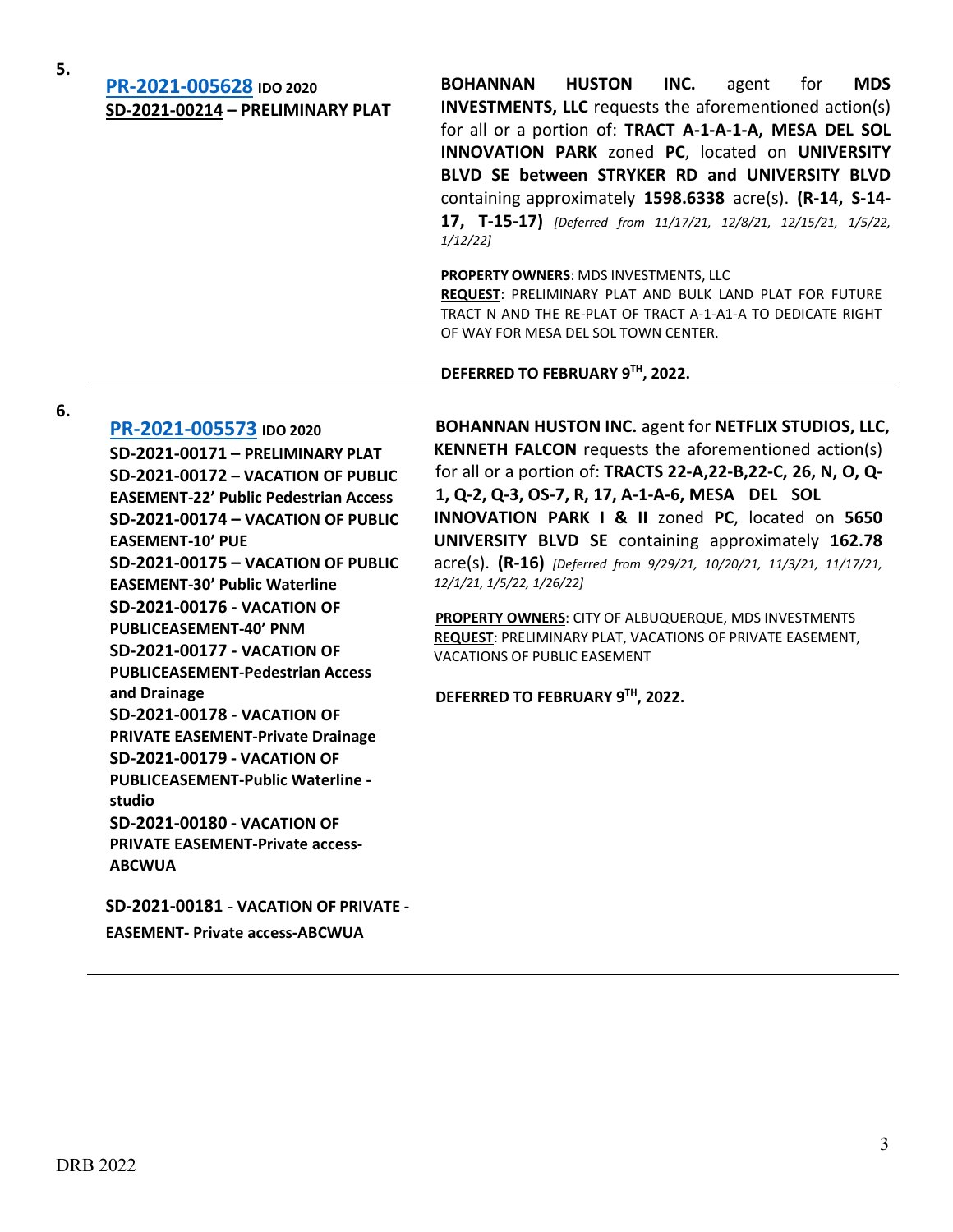### **7. [PR-2021-005195](http://data.cabq.gov/government/planning/DRB/PR-2021-005195/DRB%20Submittals/) SI-2021-01747 – SITE PLAN**

**DEKKER/PERICH/SABATINI – WILL GLEASON** agent for **JC SIX LLC** requests the aforementioned action(s) for all or a portion of: **TRACT 6A-1, UNIT 1, JOURNAL CENTER PHASE 2** zoned **MX-H**, located on **7501 JEFFERSON ST NE between JEFFERSON ST and MASTHEAD ST NE** containing approximately **5.1536** acre(s). (**D-17)** *[Deferred from 11/10/21, 12/1/21, 12/15/21, 1/5/22, 1/19/22]*

**PROPERTY OWNERS**: JC SIX LLC **REQUEST**: SITE PLAN APPROVAL REQUEST FOR MULTI-FAMILY APARTMENT HOME COMMUNITY

**DEFERRED TO FEBRUARY 16, 2022.**

### *MINOR CASES*

**8. [PR-2021-005816](http://data.cabq.gov/government/planning/DRB/PR-2021-005816/DRB%20Submittals/) SI-2021-02066 - EPC FINAL SITE PLAN SIGN-OFF CONSENSUS PLANNING INC.** agent for **JB HOLDINGS LLC/ TAKE FIVE CARWASH** requests the aforementioned action(s) for all or a portion of: **LOT 2-C, COTTONWOOD CROSSING PHASE II** zoned **MX-L**, located at **10084 COORS BLVD NW between COORS BYPASS and SEVEN BAR LOOP**  containing approximately **0.7876** acre(s). (B-14) *[12/15/21]* **PROPERTY OWNERS**: JB HOLDINGS , LLC **REQUEST**: DRB SIGN OFF OF EPC APPROVED CAR WASH FACILITY

**DEFERRED TO MARCH 16TH, 2022.**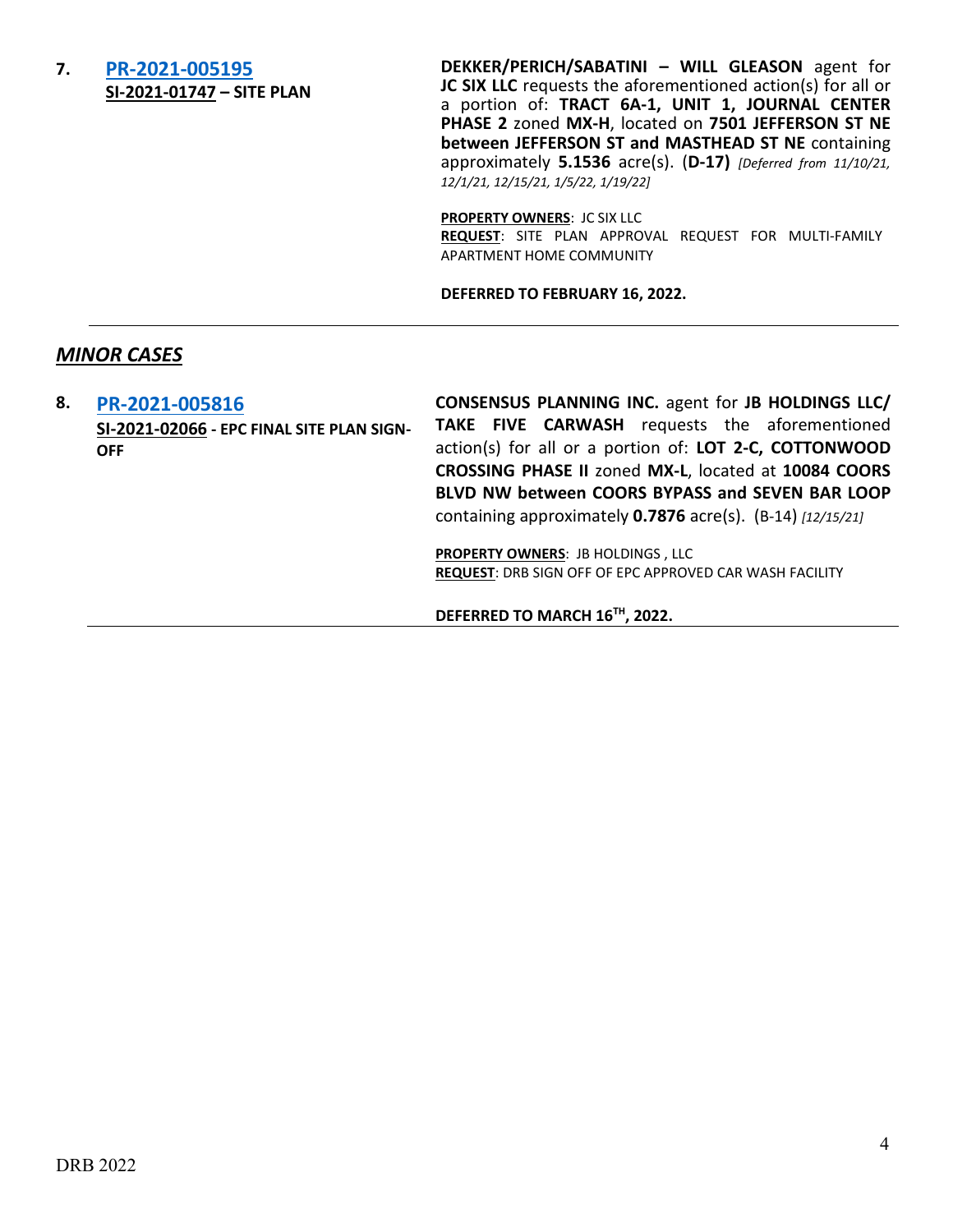**9. [PR-2021-005426](http://data.cabq.gov/government/planning/DRB/) SI-2022-00185 – EPC FINAL SITE PLAN SIGN OFF**

**CONSENSUS PLANNING** agent for **SMI-ABQ ASSETS, LLC** requests the aforementioned action(s) for all or a portion of: **LOT J, COLES INDUSTRIAL NO. 2** zoned **NR-SU**, **located at 3300 VASSAR DR NE between CANDELARIA RD NE and AZTEC RD NE** containing approximately 0.3903 acre (G-16)

**PROPERTY OWNERS**: CHACO OFFICES LLC **REQUEST**: DRB SIGN-OFF FOR EPC APPROVED SITE PLAN

**IN THE MATTER OF THE AFOREMENTIONED APPLICATION, BEING IN COMPLIANCE WITH ALL APPLICABLE REQUIREMENTS OF THE DPM AND THE IDO, THE DRB HAS** *APPROVED* **THE EPC SITE PLAN SIGN-OFF WITH A FINDING INDICATING THAT A SHARED ACCESS AGREEMENT SHALL BE IN PLACE PRIOR TO CERTIFICATE OF OCCUPANCY. FINAL SIGN-OFF DELEGATED TO TRANSPORTATION FOR ESTABLISHMENT OF ADA COMPLIANT DRIVEWAY WITHIN THE RIGHT-OF-WAY, FOR THE REPLACE-MENT OF ANY CRACKED SIDEWALK PRIOR TO SIGN-OFF, TO DESIGNATE STRIPING AND SIGNAGE RELATED TO ADA REQUIREMENTS, TO SHOW CLEAR SITE TRAINGLES, AND FOR THE USE OF KEYED NOTES TO CALL OUT CURB AND OTHER INFRASTRUCTURE ON THE SITE PLAN, AND TO PLANNING FOR A NOTE FOR ORGANIC MULCH UNDER TREES PER IDO 5- 6(C)5(e), SOLID WASTE SIGNATURE AND FOR THE APPLICATION NUMBER TO BE ADDED TO THE SITE PLAN.**

**10. [PR-2021-005009](http://data.cabq.gov/government/planning/DRB/PR-2021-005009/DRB%20Submittals/) IDO <sup>2019</sup> SD-2021-00091 – PRELIMINARY/FINALPLAT**

**WAYJOHN SURVEYING INC.** agent(s) for **BLAKES LOTA BURGER LLC** request(s) the aforementioned action(s) for all or a portion of **PARCELS 6 THRU 10, ATRISCO BUSINESS PARK** zoned **MX-M**, located at **NE Corner of COORS BLVD and FORTUNA ROAD**, containing approximately **1.3523** acre(s). **(J-10)** *[Deferred from 5/19/21, 7/14/21, 8/4/21, 8/18/21, 10/20/21, 12/1/21, 1/5/22]*

**PROPERTY OWNERS**: BLAKE'S LOTABURGER **REQUEST**: COMBINE 5 LOTS INTO ONE LOT

**DEFERRED TO FEBRUARY 16TH, 2022.**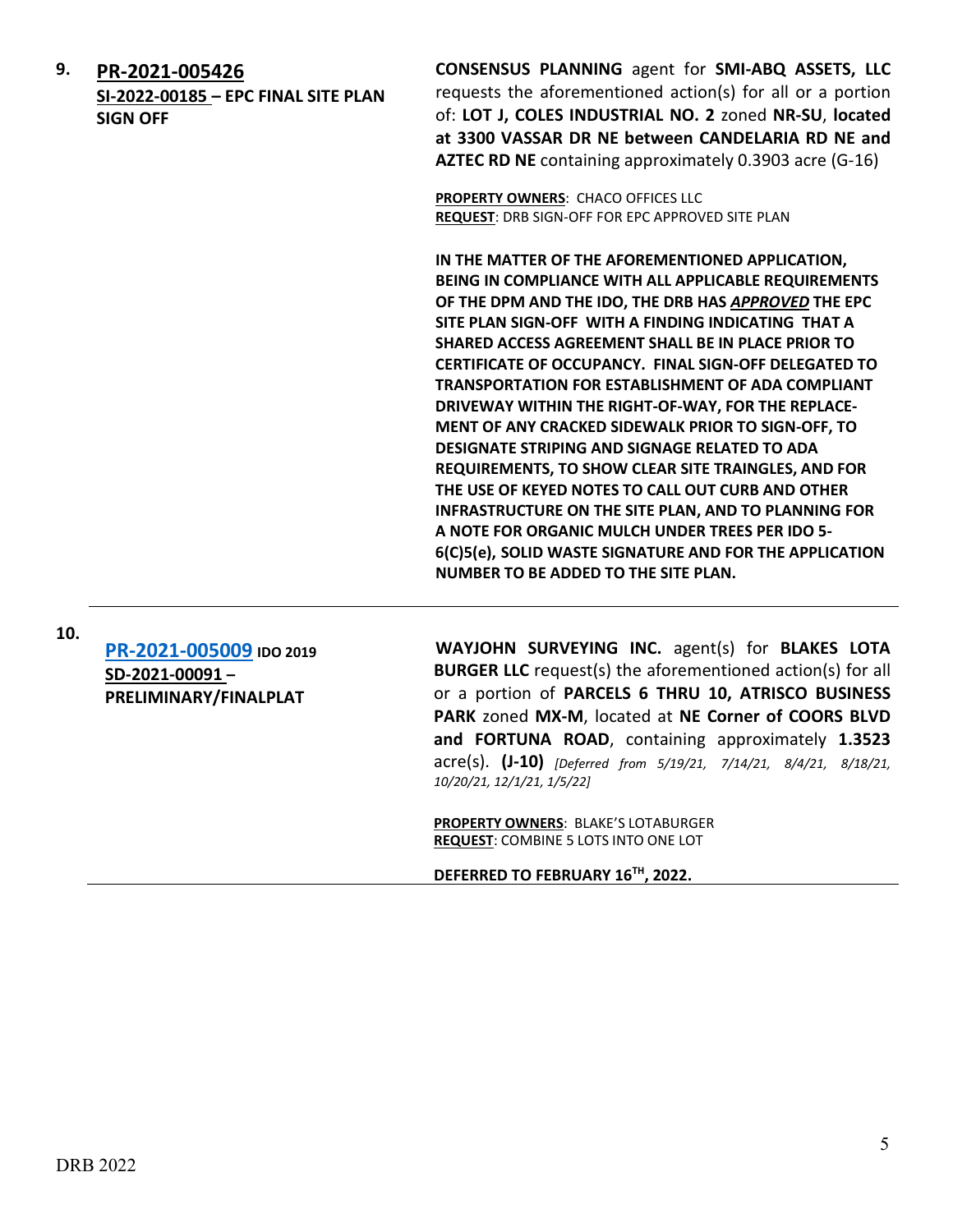| 11. | PR-2019-003092<br>SD-2022-00009 - PRELIMINARY/FINAL<br><b>PLAT</b> | TIERRA WEST, LLC agent for SWCW LLC requests the<br>aforementioned action(s) for all or a portion of: LOT 9-A<br>REPLAT OF LOTS 9 & 10, BLOCK 32, RIDGECREST ADDITION<br>zoned MX-M, located at 1425 SAN MATEO BLVD between<br>SAN MATEO BLVD and GIBSON BLVD containing<br>approximately.28 acre(s). (L-17)       |
|-----|--------------------------------------------------------------------|--------------------------------------------------------------------------------------------------------------------------------------------------------------------------------------------------------------------------------------------------------------------------------------------------------------------|
|     |                                                                    | <b>PROPERTY OWNERS: SWCW LLC</b><br>REQUEST: MINOR PRELIMINARY/FINAL PLAT REVIEW                                                                                                                                                                                                                                   |
|     |                                                                    | DEFERRED TO FEBRUARY 16TH, 2022.                                                                                                                                                                                                                                                                                   |
|     | SKETCH PLAT                                                        |                                                                                                                                                                                                                                                                                                                    |
| 12. | PR-2022-006534<br>PS-2022-00009 - SKETCH PLAT                      | <b>DAVID VIGIL</b> requests the aforementioned action(s) for all<br>or a portion of: LOT 9, BLOCK A, GRANDE HEIGHTS<br>ADDITION zoned R-1D, located at 3416 WARD DR NW<br>between SEQUOIA RD NW and VISTA GRANDE DR NW<br>containing approximately 0.4262 acre(s). (G-11)                                          |
|     |                                                                    | PROPERTY OWNERS: DAVID VIGIL<br>REQUEST: DISCUSSION OF CONSTRUCTION PROCESS, GRADING,<br><b>IMPACT FEES</b>                                                                                                                                                                                                        |
|     |                                                                    | THE SKETCH PLAT WAS REVIEWED AND COMMENTS WERE<br>PROVIDED.                                                                                                                                                                                                                                                        |
| 13. | PR-2022-006533<br>PS-2022-00008 - SKETCH PLAT                      | <b>BRIAN ORTIZ</b> requests the aforementioned action(s) for all<br>or a portion of: LOT 8 - 11, BLOCK 2, APACHE TRAIL<br>ADDITION zoned MX-M, located at 420 and 428 PROSPECT<br>NW containing approximately .214 acre(s). (H-14)                                                                                 |
|     |                                                                    | PROPERTY OWNERS: PEREZ FRANK PAUL TRUSTEE PEREZ TRUST<br><b>REQUEST: LOT CONSOLIDATION</b>                                                                                                                                                                                                                         |
|     |                                                                    | THE SKETCH PLAT WAS REVIEWED AND COMMENTS WERE<br>PROVIDED.                                                                                                                                                                                                                                                        |
| 14. | PR-2022-006511<br>PS-2022-00005 - SKETCH PLAT                      | <b>CORNELIUS J. OOMEN</b> requests the aforementioned<br>action(s) for all or a portion of: LOTS A-1 & B-1 OF PLAT OF<br>LOTS A-1 & B-1, THE LAND OF JANE BATTEN zoned R-A,<br>located at CANDELARIA RD NW between INDIAN FARM<br>LN, NW and CONRADO LN containing approximately .035<br>$\text{acre}(s)$ . (G-13) |
|     |                                                                    | <b>PROPERTY OWNERS: OOMEN CORNELIUS J &amp; SEEUWS LEA M</b><br>REQUEST: REPLAT LOTS A-1 & B-1 OF THE LAND OF JANE BATTEN TO<br>REPRESENT CURRENT PROPERTY ACCESS                                                                                                                                                  |
|     |                                                                    | SKETCH PLAT COMMENTS WERE PROVIDED TO THE APPLICANT.                                                                                                                                                                                                                                                               |